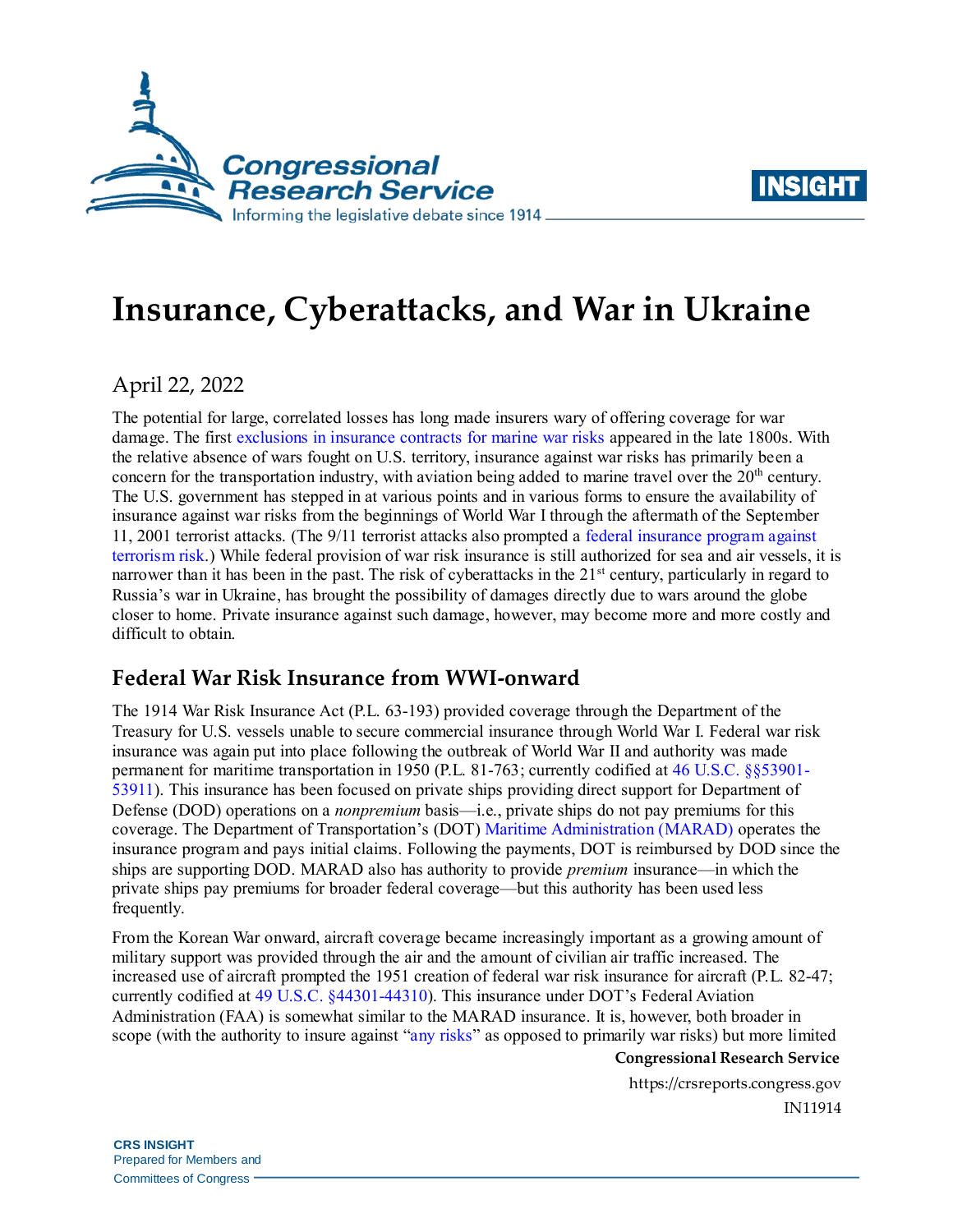in time (with expiring authorities that would require reauthorization for further use). The FAA authority to provide [premium i](https://www.faa.gov/about/office_org/headquarters_offices/ash/ash_programs/aviation_insurance#Premium%20war%20risk%20insurance)nsurance, which was used widely by air carriers following 9/11, expired December 11, [2014.](https://uscode.house.gov/view.xhtml?hl=false&edition=prelim&path=%2Fprelim%40title49%2Fsubtitle7%2FpartA%2Fsubpart3%2Fchapter443&req=granuleid%3AUSC-prelim-title49-section44310&num=0&saved=L3ByZWxpbUB0aXRsZTQ5L3N1YnRpdGxlNy9wYXJ0QS9zdWJwYXJ0My9jaGFwdGVyNDQz%7CZ3JhbnVsZWlkOlVTQy1wcmVsaW0tdGl0bGU0OS1jaGFwdGVyNDQz%7C%7C%7C0%7Cfalse%7Cprelim) The FAA authority to provide [nonpremium](https://www.faa.gov/about/office_org/headquarters_offices/ash/ash_programs/aviation_insurance#Non-premium%20War%20Risk%20Insurance) coverage extends t[o September 30, 2023.](https://uscode.house.gov/view.xhtml?hl=false&edition=prelim&path=%2Fprelim%40title49%2Fsubtitle7%2FpartA%2Fsubpart3%2Fchapter443&req=granuleid%3AUSC-prelim-title49-section44310&num=0&saved=L3ByZWxpbUB0aXRsZTQ5L3N1YnRpdGxlNy9wYXJ0QS9zdWJwYXJ0My9jaGFwdGVyNDQz%7CZ3JhbnVsZWlkOlVTQy1wcmVsaW0tdGl0bGU0OS1jaGFwdGVyNDQz%7C%7C%7C0%7Cfalse%7Cprelim) (For more information on the post-9/11 program, see CRS Report R43715, *[Aviation War Risk Insurance:](https://crsreports.congress.gov/product/pdf/R/R43715)  [Background and Options for Congress.](https://crsreports.congress.gov/product/pdf/R/R43715)*)

#### **War Damage, Cyberspace and Insurance**

The relative insulation of the United States from war damage may be lessening due to the interconnectivity fostered by the internet. For example, the 2017 [NotPetya malware attack,](https://www.wired.com/story/notpetya-cyberattack-ukraine-russia-code-crashed-the-world/) [generally](https://www.zdnet.com/article/blaming-russia-for-notpetya-was-coordinated-diplomatic-action/)  attributed [to the Russian military](https://www.zdnet.com/article/blaming-russia-for-notpetya-was-coordinated-diplomatic-action/) and aimed at Ukraine, spread around the world, causing nearly a billion of dollars of damage to three U.S. companies alone, [according to the Department of Justice.](https://www.justice.gov/opa/pr/six-russian-gru-officers-charged-connection-worldwide-deployment-destructive-malware-and) This damage could [arguably](https://ccdcoe.org/news/2017/notpetya-and-wannacry-call-for-a-joint-response-from-international-community/) be seen as war damage, and, were such damage to occur in the context of the current conflict in Ukraine, the argument to classify it as such would be even stronger. In addition, Russia is only one of many states that has been seen as sponsoring some [variety of cyberattack.](https://crsreports.congress.gov/product/pdf/R/R46974) DOD views [operations](https://crsreports.congress.gov/product/pdf/IF/IF10537)  [in cyberspace](https://crsreports.congress.gov/product/pdf/IF/IF10537) as a part of defending the United States and established a specifi[c Cyber Command](https://www.cybercom.mil/) in response to growing cyber threats.

Insurance against cyberdamage has increased in prominence, but such insurance is still relatively new compared to the centuries of experience with marine insurance and the decades of experience with aviation. The [novel nature of cyber insurance,](https://www.lawfareblog.com/moment-truth-cyber-insurance) particularly the lack of historical data on losses and legal uncertainty about what is and is not covered by specific policy language, has led to volatility in cyber insurance markets. Cyber insurance overall has been [growing,](https://content.naic.org/article/naic-report-show-2020-premiums-grew-291-cyberthreats-rise) but insurers have experienced dramatically different [levels of losses](https://content.naic.org/sites/default/files/index-cmte-c-Cyber_Supplement_2020_Report.pdf#page=3) and policyholders have sometimes seen significant [price increases.](https://www.marsh.com/us/services/cyber-risk/insights/cyber-insurance-market-overview-q4-2021.html)

Insurance policies often contain war risk exclusions, but such exclusions frequently have not been specifically litigated, particularly with regard to cyberdamage. In some cases, even with the presence of war exclusion language, courts have found that insurers may be liable for damage which could be considered due to war. The most notable instances involve the aforementioned NotPetya attacks with large lawsuits involving insurers and companies lik[e Merck and Mondalez](https://www.nytimes.com/2019/04/15/technology/cyberinsurance-notpetya-attack.html) regarding the application on war risk exclusions. The [Merck case](https://news.bloomberglaw.com/privacy-and-data-security/mercks-1-4-billion-insurance-win-splits-cyber-from-act-of-war) has resulted in a \$1.4 billion judgment that found the war risk exclusion did not apply, while the Mondalez case is still ongoing. The decisions in such cases may [shape](https://www.lawfareblog.com/what-mondelez-v-zurich-may-reveal-about-cyber-insurance-age-digital-conflict)  [cyber insurance](https://www.lawfareblog.com/what-mondelez-v-zurich-may-reveal-about-cyber-insurance-age-digital-conflict) going forward. To avoid potentially huge damages, insurers may continue to restrict coverage through more tightly crafted exclusions and increased prices. Similar dynamics in the past with terrorism coverage following 9/11 led t[o federal intervention,](https://home.treasury.gov/policy-issues/financial-markets-financial-institutions-and-fiscal-service/federal-insurance-office/terrorism-risk-insurance-program) and some [have previously called](https://www.cfr.org/blog/new-cyber-brief-creating-federally-sponsored-cyber-insurance-program) for something similar in cyber insurance.

#### **Insurance and the War in Ukraine**

Estimates of ultimate insured damages from the war in Ukraine are highly uncertain, but the impacted lines of insurance are not unexpected. Substantial aviation claims are already bein[g made,](https://www.insurancejournal.com/news/international/2022/03/24/659484.htm) with losses potentially in the range of \$10 billion. Marine insurance is also expected to be highly impacted, as are [other specialty lines of insurance.](https://www.spglobal.com/ratings/en/research/articles/220331-russia-ukraine-conflict-adds-to-a-bumpy-start-to-2022-for-global-reinsurers-12329001) Such insurance is increasingly expensive, if available at all, but neither the FAA nor MARAD has announced expanded coverage under the federal war risk programs. [Contrary](https://www.nytimes.com/2021/12/20/us/politics/russia-ukraine-cyberattacks.html)  [to some expectations,](https://www.nytimes.com/2021/12/20/us/politics/russia-ukraine-cyberattacks.html) widespread cyberattacks and damage have not [seemed to occur,](https://www.nature.com/articles/d41586-022-00753-9) but [the President](https://www.cbsnews.com/news/russia-cyber-attack-threat-biden-warning/)  [has](https://www.cbsnews.com/news/russia-cyber-attack-threat-biden-warning/) warned of the possibility of such attacks on the United States.